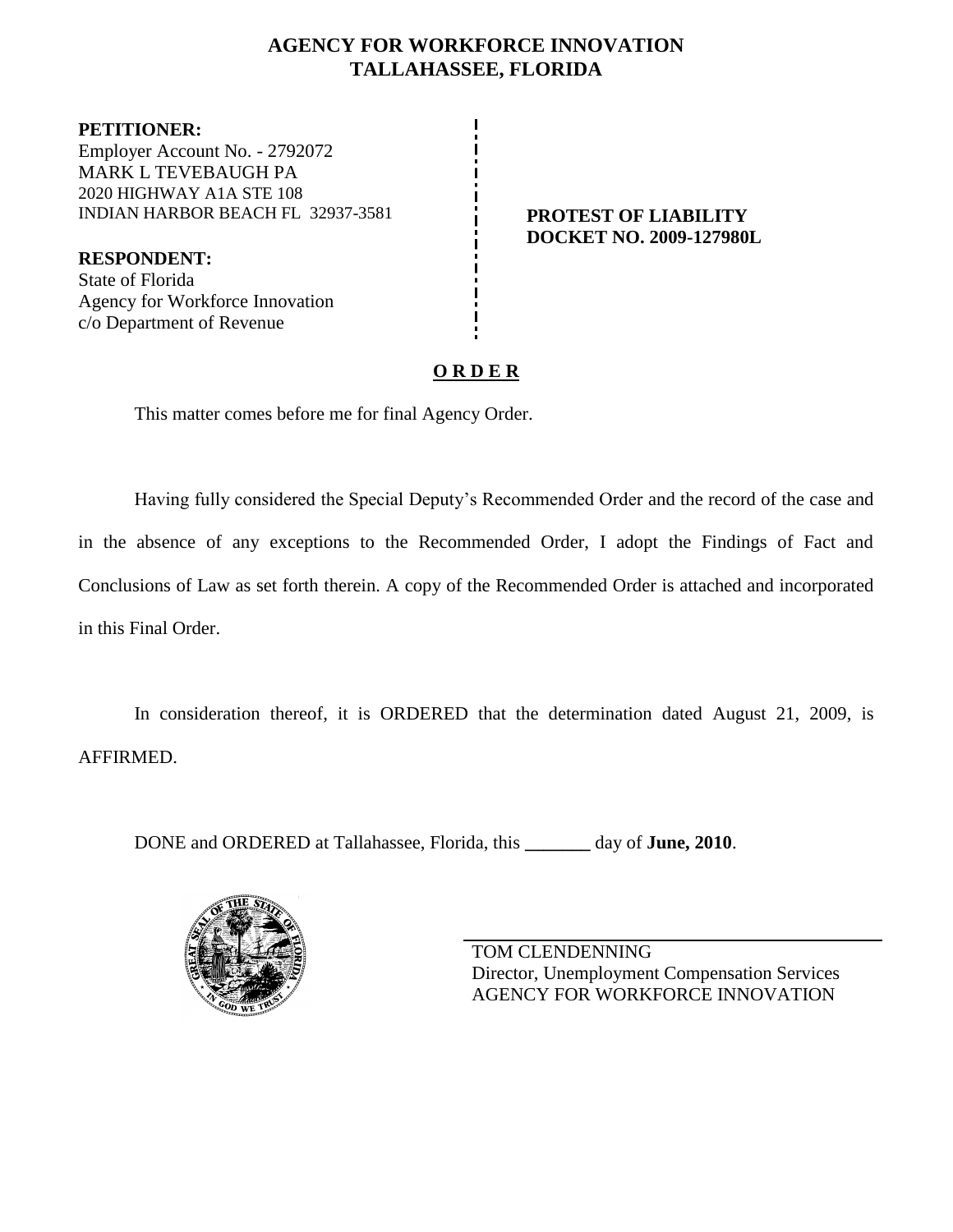## **AGENCY FOR WORKFORCE INNOVATION Unemployment Compensation Appeals**

MSC 346 Caldwell Building 107 East Madison Street Tallahassee FL 32399-4143

#### **PETITIONER:**

Employer Account No. - 2792072 MARK L TEVEBAUGH PA 2020 HIGHWAY A1A STE 108 INDIAN HARBOR BEACH FL 32937-3581

> **PROTEST OF LIABILITY DOCKET NO. 2009-127980L**

**RESPONDENT:** State of Florida Agency for Workforce Innovation c/o Department of Revenue

# **RECOMMENDED ORDER OF SPECIAL DEPUTY**

TO: Director, Unemployment Compensation Services Agency for Workforce Innovation

This matter comes before the undersigned Special Deputy pursuant to the Petitioner's protest of the Respondent's determination dated August 21, 2009.

After due notice to the parties, a telephone hearing was held on March 8, 2010. The Petitioner, represented by an Enrolled Agent, appeared and testified. The Respondent, represented by a Department of Revenue Tax Specialist II, appeared and testified. The Joined Party appeared and testified. Two witnesses testified in the Joined Party's behalf.

The record of the case, including the recording of the hearing and any exhibits submitted in evidence, is herewith transmitted. Proposed Findings of Fact and Conclusions of Law were not received.

**Issue:** Whether services performed for the Petitioner by the Joined Party as Insurance Director constitute insured employment, and if so, the effective date of liability, pursuant to Section 443.036(19), 443.036(21); 443.1216, Florida Statutes.

#### **Findings of Fact:**

- 1. The Petitioner is a financial and estate planning firm specializing in providing services to Christian individuals. The Petitioner registered with the Florida Department of Revenue for payment of unemployment compensation taxes effective the second quarter 2007.
- 2. The Petitioner's president and the Joined Party attended the same church. The Joined Party was previously employed by an insurance company and was responsible for organizing the office of the insurance company. The Joined Party was licensed to sell property and casualty insurance and life and health insurance. The Petitioner was not licensed to sell insurance. On February 11, 2008, the Petitioner hired the Joined Party to be an administrative assistant to the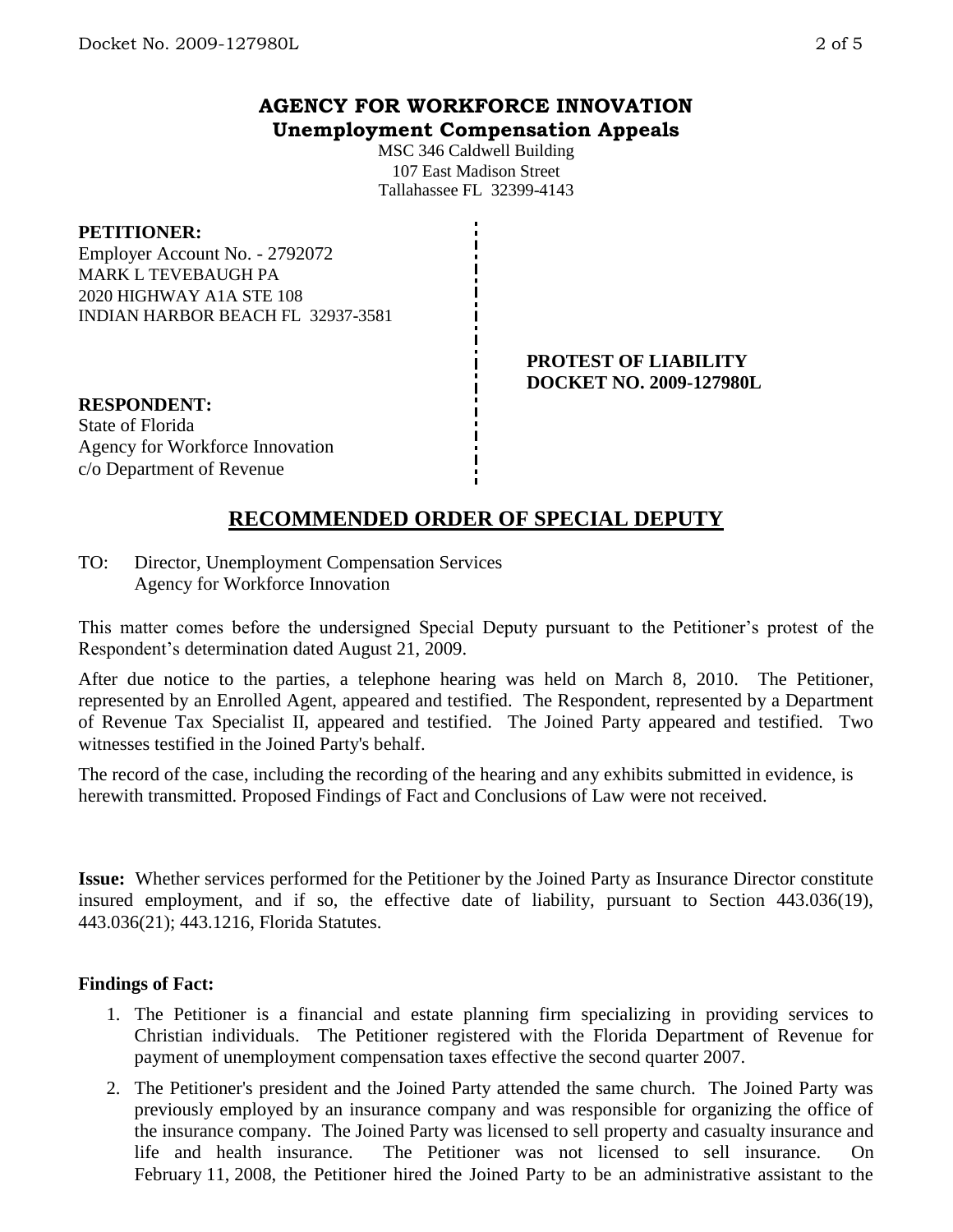Petitioner's president. Although the Petitioner was not licensed to sell insurance, the Petitioner gave the Joined Party the title of "Insurance Director."

- 3. The parties did not enter into any written agreement or contract. The verbal agreement was that the Petitioner would pay the Joined Party a salary of \$21,000 per year, that the Joined Party would work at the Petitioner's office Monday through Friday from 9 AM until 5 PM, and that the Joined Party's responsibilities would be to get the Petitioner's office and filing in order and to follow up on any administrative tasks. It was the Joined Party's understanding that he was hired to be the Petitioner's employee.
- 4. The Joined Party did not have any experience in financial and estate planning. The Petitioner trained the Joined Party concerning financial and estate planning. The Petitioner sent the Joined Party to Indiana for a week to learn about new products. The Petitioner paid for all of the expenses of the trip. The Petitioner also paid for study materials so that the Joined Party could learn investments and become licensed to sell financial products. The Petitioner provided all equipment and supplies and anything else that was needed to perform the work. The Petitioner provided the Joined Party with business cards.
- 5. The Joined Party worked in the Petitioner's office under the direction of the president. The president provided the Joined Party with a list of things to do and told the Joined Party what to do each day.
- 6. The Petitioner told the Joined Party not to hang around with another member of the church who was a competitor of the Petitioner. The Joined Party did not perform services for anyone other than the Petitioner and did not believe that he had the right to do so. The Joined Party did not believe that he had the right to hire others to perform the work for him.
- 7. The Petitioner paid the Joined Party \$403.85 per week, amounting to an annual salary of \$21,000. No taxes were withheld from the pay. The Petitioner did not tell the Joined Party that taxes were not been withheld from the pay until the end of 2008. The Joined Party expressed concern. In response the Petitioner's president told the Joined Party that the Petitioner had done the same thing to a former employee, and when the employee became upset at the end of the year because taxes had not been withheld, the Petitioner discharged the employee. The Petitioner reported the Joined Party's earnings on Form 1099-MISC as nonemployee compensation. The Joined Party decided to accept the responsibility of paying his own taxes to stay right with the Internal Revenue Service.
- 8. The Joined Party was paid for all time that he was absent from work. The Petitioner provided the Joined Party with paid sick time, holiday pay, and paid vacation time.
- 9. After the Joined Party worked for the Petitioner for a period of time, the president told the Joined Party to sell insurance products to the Petitioner's clients, even though the Petitioner was not licensed to sell insurance products. The Joined Party received commissions from the insurance companies and the Petitioner retained a portion of the commissions. Subsequently, the Petitioner told the Joined Party to discontinue selling insurance products.
- 10. On March 2, 2009, the Petitioner increased the Joined Party's salary to \$26,000 per year, payable at the rate of \$500 per week.
- 11. Either party had the right to terminate the relationship at any time. In July 2009 the Joined Party read reports that the church which the Joined Party and the president attended may have been involved in inappropriate activities. The Joined Party discussed his concerns with the Petitioner's president and informed the president that he felt that he could no longer attend the church. Although there was no agreement of hire requiring the Joined Party to attend the church, on the following day, July 9, 2009, the Petitioner discharged the Joined Party.

#### **Conclusions of Law:**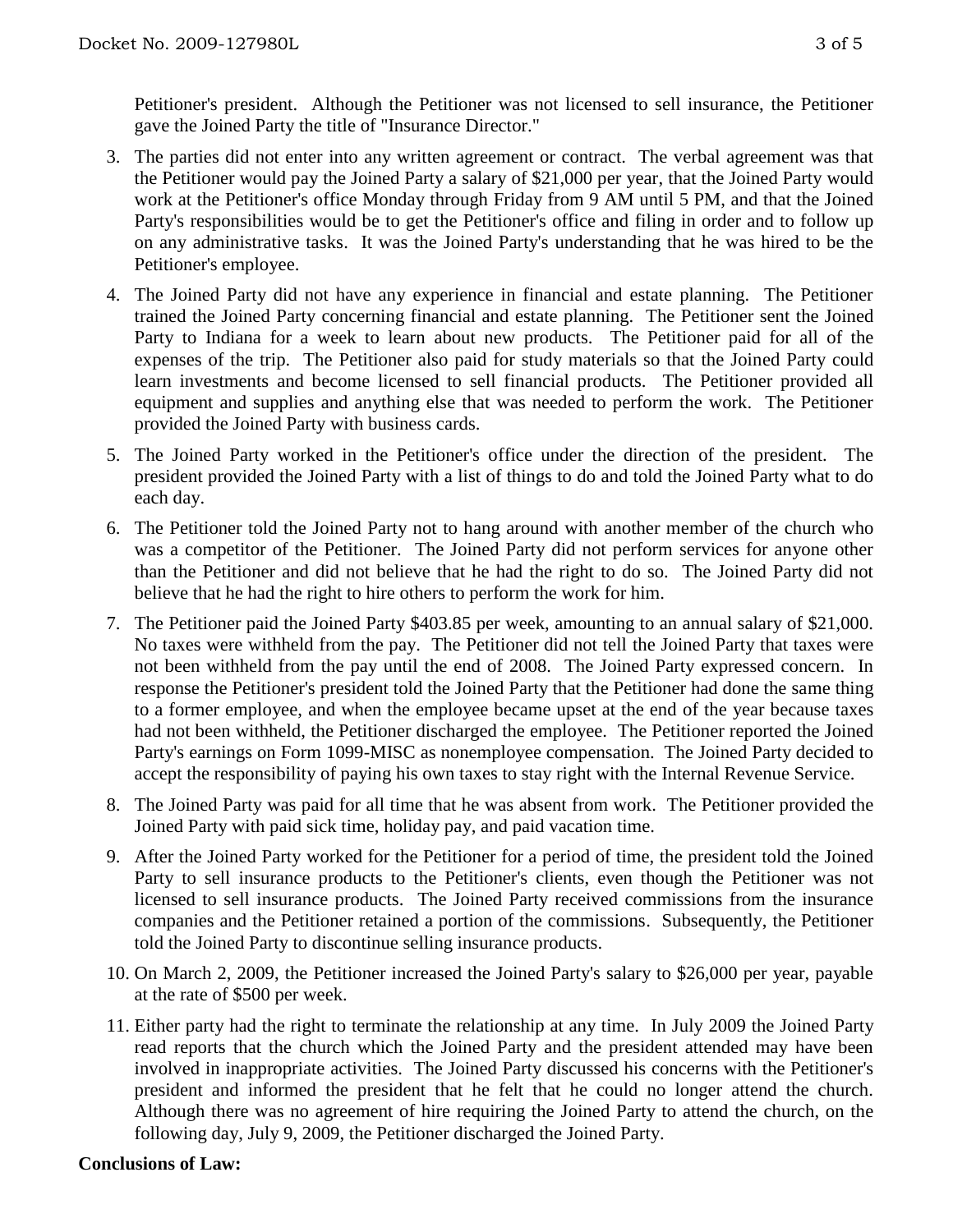- 12. The issue in this case, whether services performed for the Petitioner constitute employment subject to the Florida Unemployment Compensation Law, is governed by Chapter 443, Florida Statutes. Section 443.1216(1)(a)2., Florida Statutes, provides that employment subject to the chapter includes service performed by individuals under the usual common law rules applicable in determining an employer-employee relationship.
- 13. The Supreme Court of the United States held that the term "usual common law rules" is to be used in a generic sense to mean the "standards developed by the courts through the years of adjudication." United States v. W.M. Webb, Inc., 397 U.S. 179 (1970).
- 14. The Supreme Court of Florida adopted and approved the tests in 1 Restatement of Law, Agency 2d Section 220 (1958), for use to determine if an employment relationship exists. See Cantor v. Cochran, 184 So.2d 173 (Fla. 1966); Miami Herald Publishing Co. v. Kendall, 88 So.2d 276 (Fla. 1956); Magarian v. Southern Fruit Distributors, 1 So.2d 858 (Fla. 1941); see also Kane Furniture Corp. v. R. Miranda, 506 So.2d 1061 (Fla. 2d DCA 1987).
- 15. Restatement of Law is a publication, prepared under the auspices of the American Law Institute, which explains the meaning of the law with regard to various court rulings. The Restatement sets forth a nonexclusive list of factors that are to be considered when judging whether a relationship is an employment relationship or an independent contractor relationship.
- 16. 1 Restatement of Law, Agency 2d Section 220 (1958) provides:
	- (1) A servant is a person employed to perform services for another and who, in the performance of the services, is subject to the other's control or right of control.
	- (2) The following matters of fact, among others, are to be considered:
		- (a) the extent of control which, by the agreement, the business may exercise over the details of the work;
		- (b) whether or not the one employed is engaged in a distinct occupation or business;
		- (c) the kind of occupation, with reference to whether, in the locality, the work is usually done under the direction of the employer or by a specialist without supervision;
		- (d) the skill required in the particular occupation;
		- (e) whether the employer or the worker supplies the instrumentalities, tools, and the place of work for the person doing the work;
		- (f) the length of time for which the person is employed;
		- (g) the method of payment, whether by the time or by the job;
		- (h) whether or not the work is a part of the regular business of the employer;
		- (i) whether or not the parties believe they are creating the relation of master and servant;
		- (j) whether the principal is or is not in business.
- 17. Comments in the Restatement explain that the word "servant" does not exclusively connote manual labor, and the word "employee" has largely replaced "servant" in statutes dealing with various aspects of the working relationship between two parties.
- 18. In Department of Health and Rehabilitative Services v. Department of Labor & Employment Security, 472 So.2d 1284 (Fla. 1<sup>st</sup> DCA 1985) the court confirmed that the factors listed in the Restatement are the proper factors to be considered in determining whether an employer-employee relationship exists. However, in citing La Grande v. B&L Services, Inc., 432 So.2d 1364, 1366 (Fla.  $1<sup>st</sup> DCA$  1983), the court acknowledged that the question of whether a person is properly